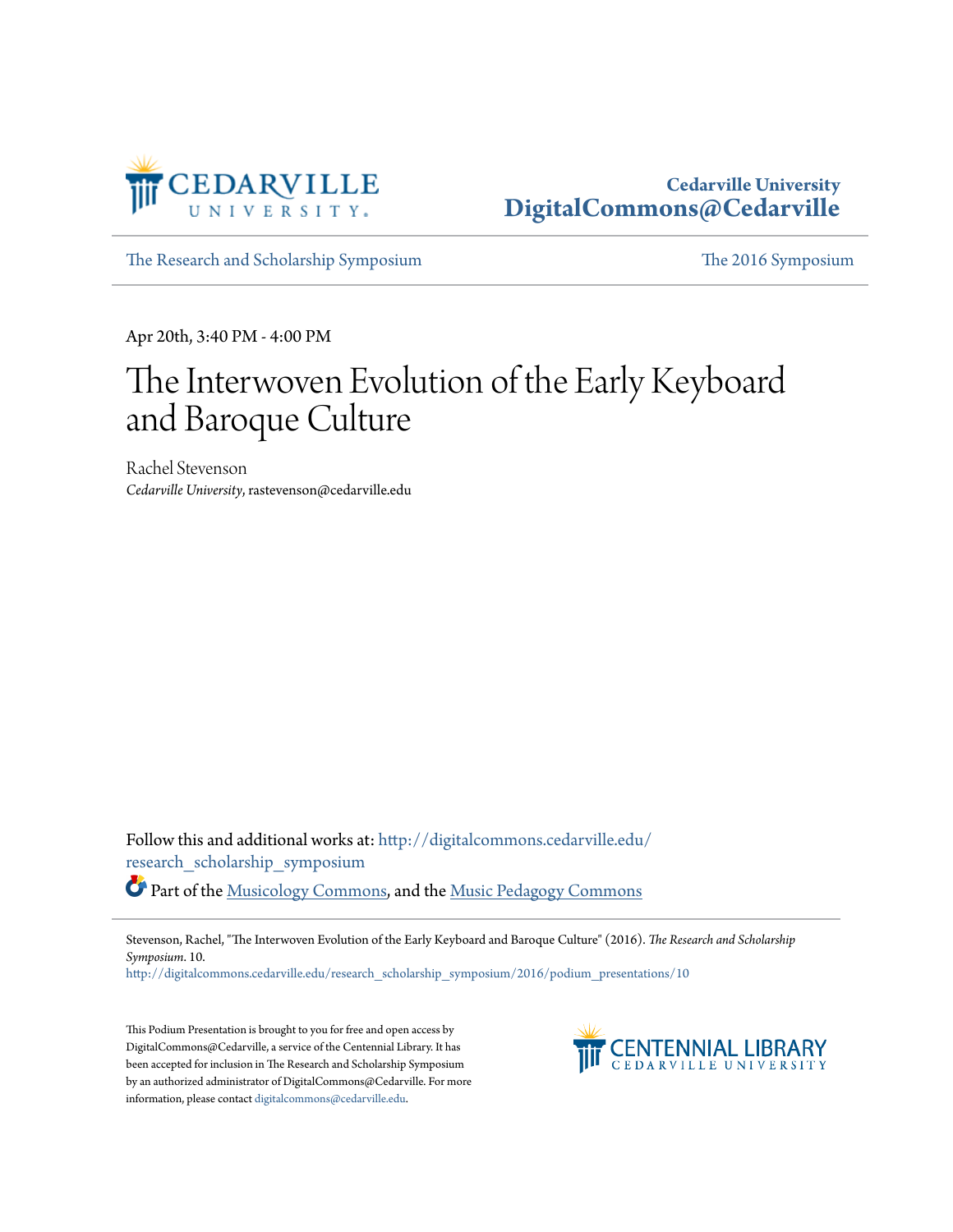## The Interwoven Evolution of the Early Keyboard and Baroque Culture

#### Rachel Stevenson *Cedarville University*

Translated from the Portuguese *barroco*, or "misshapen pearl," the Baroque Era is famous for its emphasis on elaborate, overdone decoration.<sup>1</sup> Following a less dramatic Renaissance Period, Europe experienced a shift of focus to theatrics and embellished extravagance. Several examples of this shift can be portrayed through art, architecture, poetry, as well as the music of the Baroque. Shakespeare's plays reached new heights of drama; architecture and art became a means to exemplify one's own talent and virtuosity, and music began to employ the growing fascination for the solo performer and the observing audience.<sup>2</sup> Opera, instrumental music, and other forms of professional performance seemed to take over the stage, no longer stressing audience participation, but instead viewing the audience as mere observers meant to passively watch and be moved by the performer(s). Music and art came to be enjoyed not only for its ability to serve other functions, but simply for the sake of enjoying the art itself. New genres and other ideas were born, including an emphasis on improvisation, dissonance, rhythmic drive, and an increasingly evolving role of the instruments; in other words, more "barroco."

One role for instruments was the *basso continuo*, or "continuous bass", which was a general written out bass line that set a guideline for the performer when improvising that line. The concept of the independent but equally important bass and treble lines became essential as well. A crucial instrument to employ this was the keyboard, which played a vital role in the musical culture of the Baroque Era, and would become one of the most prominent and instruments to develop in history. The early keyboard developed with the cultural shifts of the Baroque Era, resulting in an advancing keyboard instrument. Because of the progression of the keyboard, the music written for it evolved, as well as the roles it played in Baroque musical society.

As previously mentioned, the keyboard emerged as one of the most prominent instruments of its time and in history altogether. Several reasons for this new appeal for a keyboard instrument were the developing genres and concepts of the Baroque Era.<sup>3</sup> New genres included the concerto, early sonata, and vocal pieces using keyboard accompaniment. Also part of this demand for a keyboard instrument was a rising interest in instrumental music as well as the popularity of contrapuntal textures in music. The late Renaissance began this new emphasis on the importance of instruments, while also continuing the concept of early polyphony. One instrument that could satisfy both of these cultural demands was the keyboard, which could play multiple lines at once using the right hand and left hand. This created a variety of textures both in a solo setting, as well as in ensemble work.

Some of these keyboard instruments that were used included the eschiquier, organ, clavichord, harpsichord, virginal, spinet, and the early pianoforte. Each of these played a slightly different role, dependent on the mechanics used to construct each instrument. Some proved more successful, staying relevant through the test of time and continuing the greater evolution towards the modern piano than others. Other than the organ, each of these early keyboards produced sound using strings. Set apart in the realm of keyboards, therefore is the organ, producing its sound uniquely through pipes.<sup>4</sup>

The organ holds a very significant place in the discourse of not only keyboards, but in the realm of instrumental history as well. Known as the "king of instruments" due to its versatility and fullness in sound, the organ's initial entrance into society can be traced as far back as the sixth century B.C. in the form of a panpipe

<sup>1</sup> Nolan Gasser, "Period: Baroque," *Classical Archives*, 2015, Accessed October 12, 2015.

<sup>2</sup> Eric Cochrane, "The Transition from Renaissance to Baroque: The Case of Italian Historiography." *History and Theory* 19, no. 1 (1980): 21, doi: 220152015. doi:10.2307/2504811, 21.

<sup>3</sup> Eric Cochrane, 22.

<sup>4</sup> David Verotta, "Short History of the Pianoforte." *Musica*. Accessed October 13, 2015.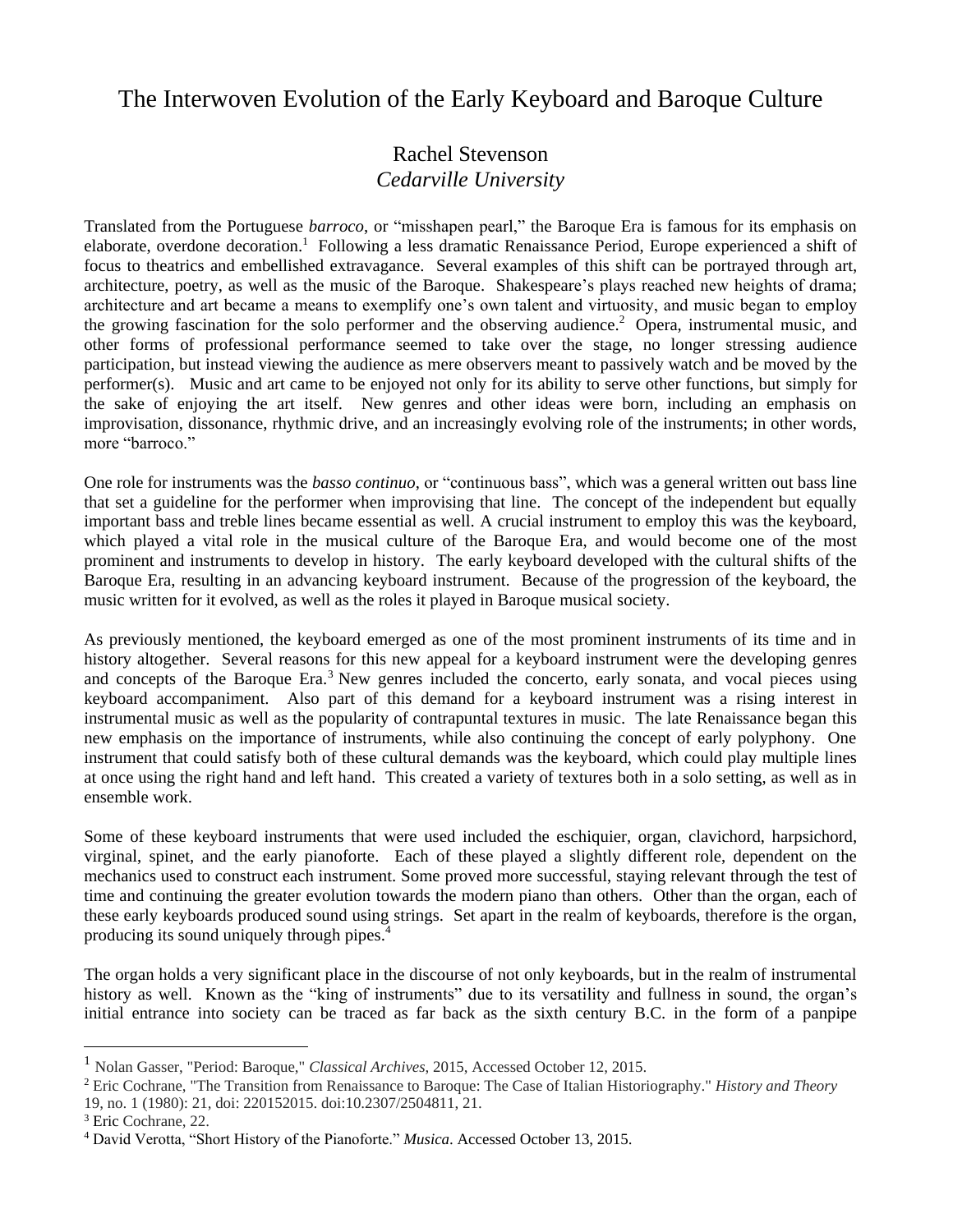instrument. <sup>5</sup> Gradually this instrument was modified until the modern organ was born. Used mostly in sacred settings, the organ, like the other keyboard instruments, could be sounded through the pressing of keys, but contained pipes rather than strings. Pipes can be created with varying methods, thus capable of contrasting timbres of sound. The more pipes an organ contains, the wider variety and fullness of sound that can be created. The length of pipe also determines pitch, so the number of keys it contains determines the number of pipes. When the key is pressed down, the connected action signals the wind from the pipes to rush through its subsequent pipe, thus creating sound. The action then must signal the *stop* so that the connected pipes above that note do not sound. An early form of the pedal was present, able to hold out a drone sound that was popular during the Renaissance and Baroque.

Due to its rich and full cathedral sound, the organ gradually became one of the most used instruments of its time. Able to create polyphony while holding out a pedal point in the bass, it became extensively used mostly in church settings and was popular for Baroque listeners due its ability for this polyphony. During the Protestant Reformation, church leaders such as Martin Luther cherished the chorale, a vocal work that could easily be transcribed for the organ because of its capabilities with versatile voices in its variation of pipes. Also used in Mass Settings, the organ could be used either soloistically or in alternation with choir chants. In this Renaissance and early Baroque culture especially evident is the presence of the church in society. Because of its unique sound, the organ seemed most fitting in the church, not being as versatile for secular genres. Though the church exhibited less flashy barroco characteristics than secular settings of the culture, some styles overlapped. Polyphony was the dominant texture of both, with similar dissonance and consonance to evoke emotional expressivity. The organ as a keyboard instrument fit these demands in its full polyphonic and harmonic capabilities, as were the early stringed keyboards.

Perhaps the earliest known stringed keyboard to exist was the eschiquier, a sparsely documented keyboard ancestor. Known to be a "primitive clavichord," the *eschiquier* was a keyboard instrument cryptic in nature, whose mystery centers in its low quantity of definitive evidence.<sup>6</sup> Mentioned in early manuscripts but rarely described in clarity, it can date back even to the fourteenth century in London. French for "chess board," one of the very few references to the eschiquier dates back to a letter between King John I of Aragon and the Duke of Burgundy written in 1388. In it, King John I requests for the Duke's minstrel to play this instrument which he described as similar to the organ except sounded by strings rather than pipes.<sup>7</sup> Because of the lack of written substantiation for this instrument, it is not given a significant rank in the discourse of keyboard instruments in music history.

It is, however, understood to be the bridge to more progressive keyboards for future development. The role it played in society may not have been as significant as what the keyboards played in Baroque society, but it served a function nonetheless. During the late Medieval Period, music for the sake of simple enjoyment was less common for the middle class audience, but instead served its purpose mostly in the church or courts only. This seems to be one function of the eschiquier. The King of England and Duke of Burgundy were of royalty, requiring the service of those who were able to play this instrument for the entertainment of the courts. Later music would be enjoyed for the common people, being enjoyed for the music itself.

One of the first revolutionary stringed keyboards, the clavichord was a very quiet instrument due to its construction. Smaller in size, the clavichord produced sound in a different manner than its relative, the harpsichord. When a key was pressed down, it lifted a small copper square called a tangent, which would strike the string and lift a damper, causing the strings to vibrate and the sound to be heard for only as long as the key

<sup>5</sup> Lynn Trapp, "The Organ through the Ages: A Versatile Instrument," Read Periodicals, September 14, 2014, Accessed December 4, 2015.

<sup>6</sup> Josie Glausiusz, "They Invented It When?" *Discover* 22, no. 6 (2001): 16. Accessed September 21, 2015. doi:0274-7529, 1.

<sup>7</sup> John Gillespie, "Stringed Keyboard Instruments: Their Origins and Development," In *Five Centuries of Keyboard Music*, Belmont, California: Wadsworth Publishing Company, 1972, 3.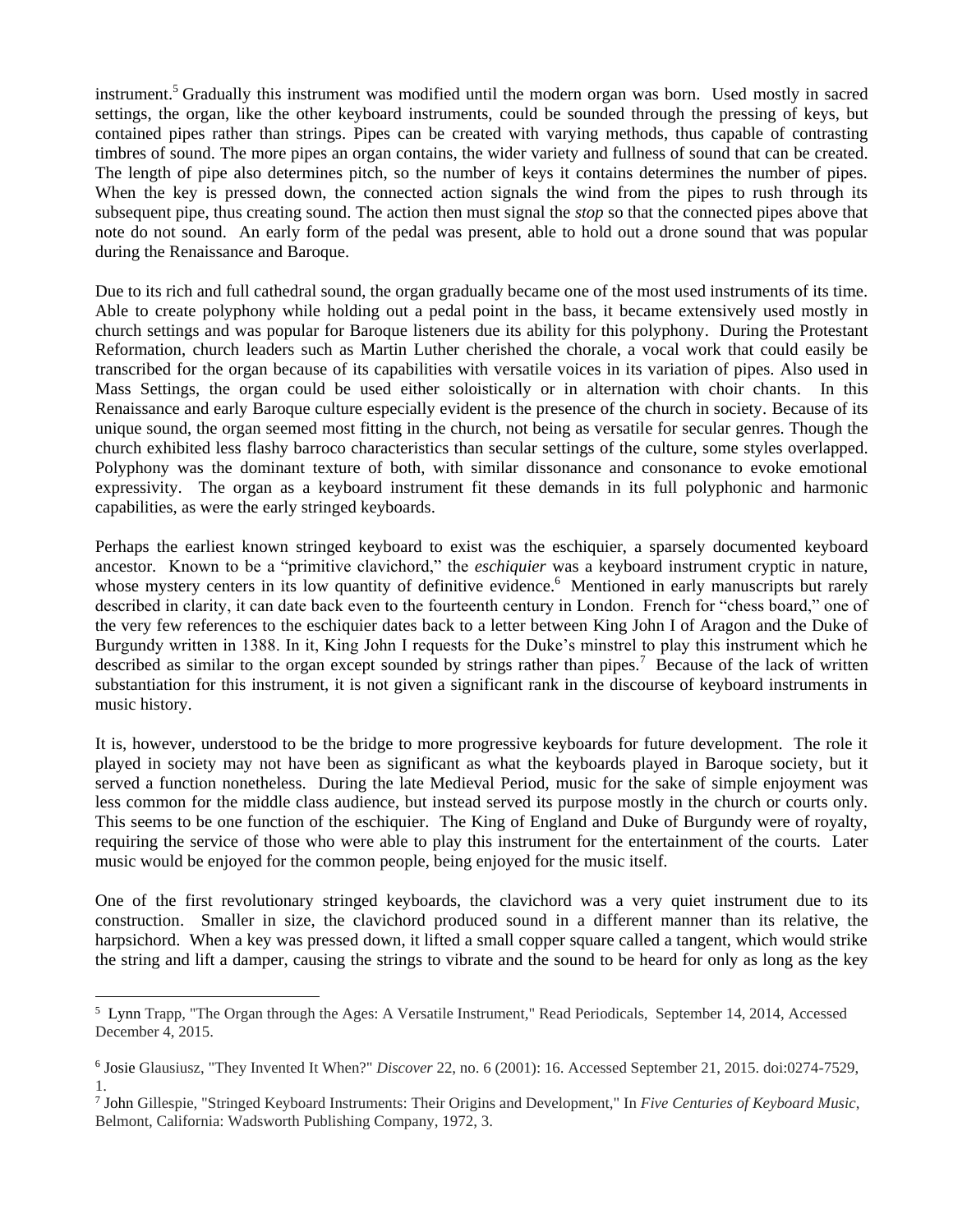was pressed down. Considered to be the most similar early ancestor to the piano, this instrument was unable to produce much sound. Being much smaller in size than the modern piano, it contained a maximum of two strings per key, unlike the much larger grand piano, which has up to three strings each key.<sup>8</sup>

Regardless of its size and soft volume, the clavichord was popular during this era for multiple reasons. Due to its smaller size, this keyboard instrument was more suitable to exist in homes during the Baroque Era. Several composers, including Johann Sebastian Bach, were known to contain this smaller keyboard instrument in their houses. Perhaps the best use for the early clavichord was either solo performance or accompaniment for a single vocalist.<sup>9</sup> The clavichord emerged successfully during this era that stressed emotional expression. Theories such as the Doctrine of Affections concluded that spectators could be moved aurally or visually through the means of the artist. Visually, this included colors, while music was written to stir emotional responses through the use of consonance and dissonance, as well as continuing the theme of drama through counterpoint and thick textures. Instruments such as the clavichord were capable of creating a variety of colors and extravagance through counterpoint. It soared as an important instrument amongst the emphasis on the solo instrument. The clavichord, being a keyboard instrument, was versatile in its ability to play multiple notes at once, thus capable of counterpoint and chordal composition. Playing chordally could move the emotions through thirds and sixths, as well as resolving dissonance. It could trill, thus participating in the dramatic ornamentation that Baroque members craved, while also being an attainable instrument in homes because of its small size.

Another prominent uniqueness of the clavichord is its ability to produce a variety of volume, known as dynamics. Like the modern piano, the clavichord's sound was created from the striking of a string, rather than plucking as in the harpsichord.<sup>10</sup> The performer could therefore adjust his or her rate of pressing down the keys in order to control the speed of the tangent strike, thus creating crescendos and decrescendos. Of course, these volume adjustments were much slighter than those of its later successors. Yet this ability to create volume was one significant strength of the clavichord.

The harpsichord was another popular keyboard of the Baroque Era during the escalating role of the keyboard. Famed to be the "concert grand" of the time, it was clear that the harpsichord was a superior keyboard instrument.<sup>11</sup> Larger in size and sound than the clavichord, the harpsichord was much better suited to play a role in the larger group settings. Though there is evidence of more primitive harpsichords being built as early as the Middle Ages, significant improvements were made so that the instrument is considered to have truly blossomed during the Baroque Era. The Ruckers family in Germany was instrumental in their development of the harpsichord, standardizing the use of four and eight foot registers, as well as stops for controlling the sound. Hans Ruckers was known as the first master builder of the harpsichord as early as 1579 in Antwerp, Germany. His family continued to develop this business and build a legacy that later harpsichord manufacturers would use as a model for their work.<sup>12</sup>

Like the clavichord, the harpsichord creates sound when the key is pressed down, which caused a vibration of strings inside the instrument. Harpsichords typically contain one or two rows of keyboards, called manuals that create the sound. <sup>13</sup> These manuals controlled the two or three sets of strings that run parallel to the keyboard, which could be tuned to either unison or increased octave. Rather than using a hammer, the harpsichord creates sound with a *plectrum*, which was a sort of quill that would pluck the strings. The plectrum was attached to a

<sup>8</sup> A.J. Hipkins, "The Old Clavier or Keyboard Instruments; Their Use by Composers, and Technique," *Proceeding of the Musical Association*: 47 no. 1, Jstor. Web. 21 Sept. 2015, 139.

<sup>9</sup>Francis Knights, "Clavichords and Other Claviers." *Early Music*, 2014: 42 no. 2, doi:10.1093/em/cau014.

<sup>&</sup>lt;sup>10</sup> David Verotta, "Short History of the Pianoforte," *Musica*. Accessed October 13, 2015.

<sup>11</sup> John Gillespie, 6.

<sup>12</sup> John Gillespie, 7.

<sup>13</sup> Laurence Libin, "Keyboard Instruments," *The Metropolitan Museum of Art Bulletin* 47, no. 1 (1989): 1-56. Accessed September 21, 2015. doi:10.2307/3258850.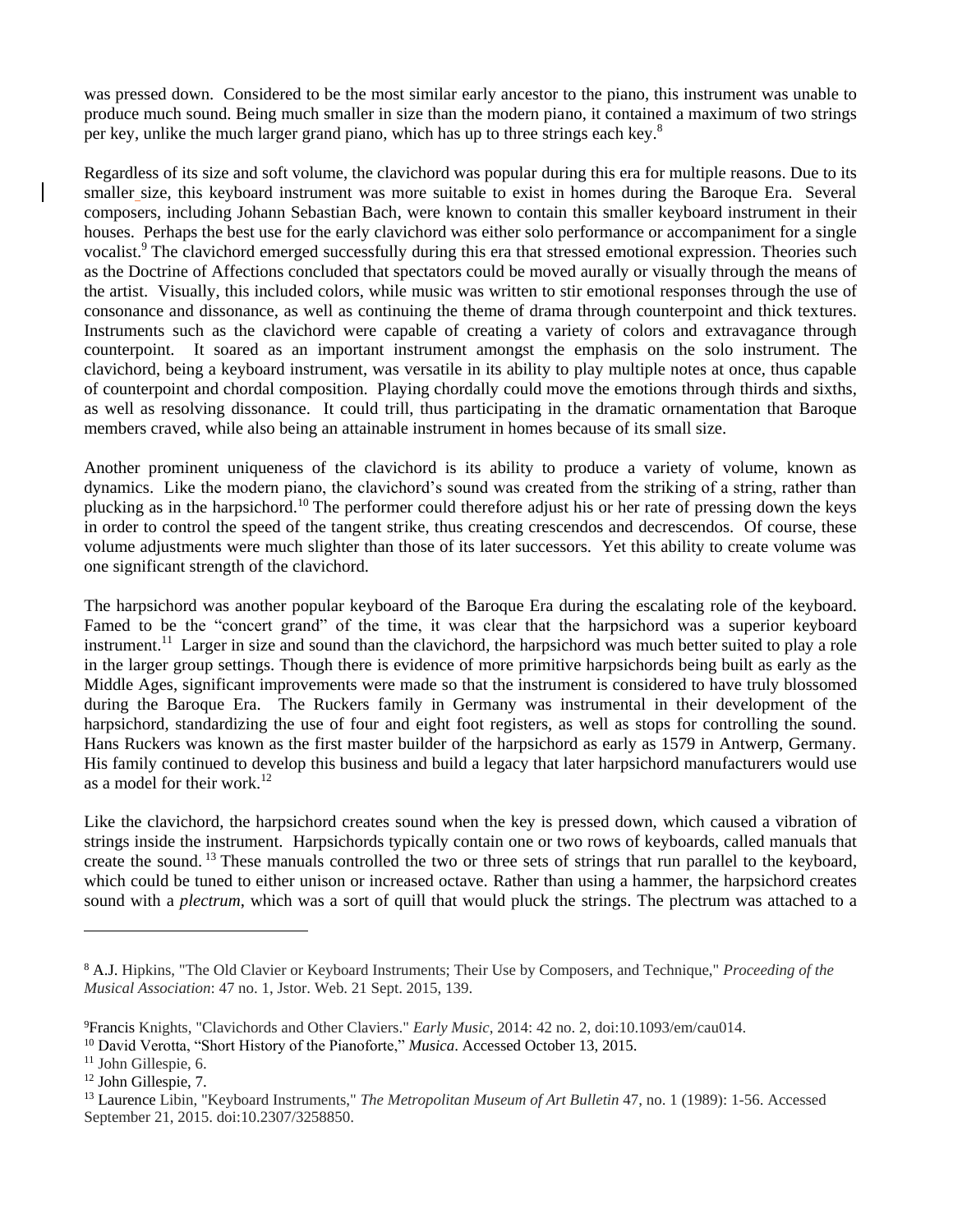tongue hinged in a wooden piece called a jack that sat upon the back end of the key lever. As a key is pressed down, the lever would lift the jack and cause the quill to pluck the string, while immediately the tongue tilts back and prevents another sounding of the string from the quill by use of a cloth damper.

Because plucking rather than striking the strings creates the sound of the harpsichord, it is nearly impossible to create a variety of volume with this instrument. Gradual dynamics could not be created, but occasionally sudden shifts of terraced dynamics could be played. This remains the key shortcoming of the harpsichord, although it continued to be widely used during the Baroque Era. The harpsichord was one of the only instruments at this time that could not create dynamic variation. In contrast to this was the violin, an instrument of weighty importance, rivaling the voice in its capabilities. With the emphasis being on the solo instrument and expressiveness through genres and styles, the harpsichord seemed unfinished in its lack of dynamic expression. Rather than creating shades of color through dynamics, other means were used, such as fluctuating textures and dissonance to create more of an illusion of increased or fading sound.<sup>14</sup> Thus thicker textures would be perceived as a fuller rather than "louder" sound, and ornamentation served the purpose of what musicians would consider the accent on the modern piano.

Ornamentation on the harpsichord mirrors the Baroque emphasis on exaggerated extravagance. Because dynamics could were unable to noticeably shape a piece, ornaments such as trills, turns, and others must be used to fit the desire of the musicians and listeners. This was a way to create expression, and remains applicable today as pianists strive to accurately interpret the execution of a Baroque piece originally composed for a harpsichord.<sup>15</sup> Thus the trill was an essential piece of Baroque repertoire, not only for the keyboard but also for other instruments such as the emerging "singing" violin. Though very little dynamics were possible, the harpsichord was an invaluable instrument during the Baroque Period.

The harpsichord mainly functioned as either a basso continuo or for solo repertoire. Being larger and much fuller in volume than other keyboards like the clavichord, the harpsichord was generally used in ensemble settings to be the basso continuo. Like the clavichord, the harpsichord can produce harmonies by pressing down multiple keys at once. This gave it a greater variety, including the ability to realize figured bass, and fill in the sound between the bass and treble notes, as well as the ability to create counterpoint, which was one of the most central features of Baroque music. Another includes figured bass, the written bass line denoted by numbers that the performer was to use as a standard on which to improvise.

Improvisation stands out as one of the most important skill for a keyboardist to possess during the Baroque Era. The embellishments that were popular often were not written out in the music that a performer would play. Rather, the performer would use the figured bass as a general guide that must be elaborated on by the artist. This correlates with the Baroque emphasis on the soloist instead of the composer, which would be an idea for later development. Solo repertoire for the harpsichord included the toccata, fantasia, suites, preludes, fugues, and a variety of dance music. Dance music was essential for keyboard solo repertoire, using the rhythms and forms of dances to shape the keyboard dance music. This included suites, a multi-movement dance piece unified often by the key, but with distinct characteristics of rhythm matching the dance for which it corresponds. Perfectly suited for the harpsichord, these genres each required a level of improvisation and virtuosity in order to achieve a sparkling sound capable of smooth embellishments and expressiveness in performance. Church musicians were also expected to improvise.

Besides being a successful solo instrument, the harpsichord was also popular for its ensemble capabilities, especially in accompaniment for opera. The prevailing vocal genre of the this era, opera thrived in its Baroque style of emphasis on the performer through dramatic staging of stories often centered in Greek tragedy or other "larger than life" figures. The audience enjoyed listening to soloist cadenzas, dramatic and often romantically

<sup>15</sup> Mark Kroll, "Techniques." In *Playing the Harpsichord Expressively: A Practical and Historical Guide*. Lanham, Maryland: Scarecrow Press, 2004.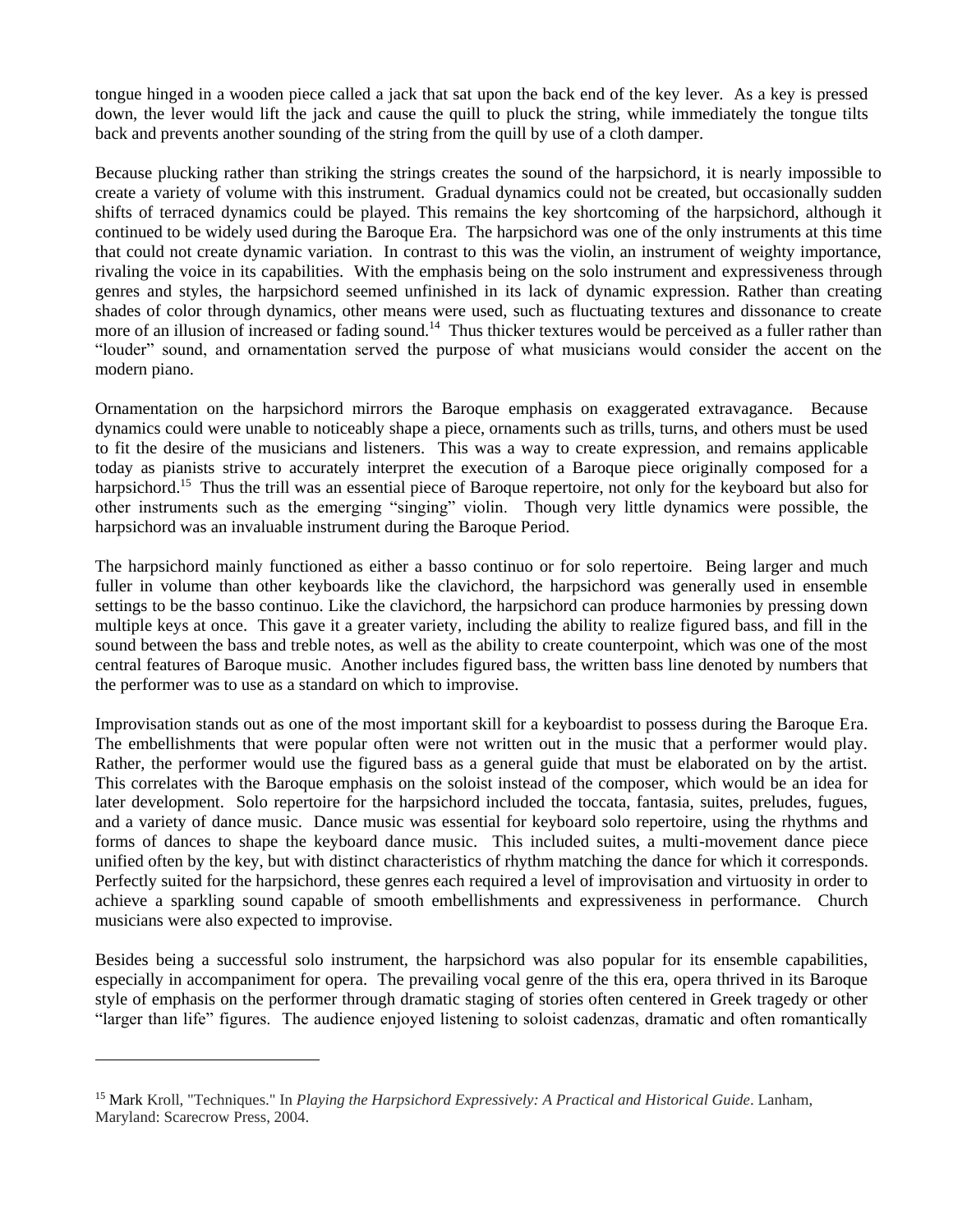tragic storylines, as well as an importance in the role of the accompanists, which included the harpsichord. Sparkling clarity and an ability to use harmony and figured bass with improvisation for the basso continuo line caused an increased demand for the harpsichord in opera. Yet it blended well with other supporting instruments to create a rich Baroque opera ensemble.

Very similar versions of the harpsichord include the virginal and spinet. The virginal is a smaller, rectangular version of the harpsichord. The preferred instrument in England, it only contained one string per note instead of three or four like its larger relative. In addition to this is the spinet, which was nearly the size of the harpsichord, but had slightly angled rather than parallel strings compared to the keyboard.<sup>16</sup> These instruments would have been used to play comparable genres as the harpsichord but with a slightly less rich sound. Due to the duller sound of these instruments, they played a much less weighty role in music history. Unable to stand out in a solo setting such as the concerto, the harpsichord proved the most versatile of the existing keyboard instruments.

In the latter portion of the Baroque Era, however, a new instrument was conceived. Though overlooked at first, this instrument would soon rise to the top of all keyboard instruments, paving the way for the modern grand piano. The pianoforte, named for its dynamic characteristics, was created in 1709 by the Florentine instrument maker Bartolomeo Cristofori. Referring to this instrument as a *gravicembalo col piano e forte*, or "harpsichord with soft and loud", Cristofori essentially built a larger harpsichord except with hammers. Rather than the string being attacked with the tip of a plectrum, the plectrum was replaced with a hammer and lever that would allow the string to vibrate when struck from a downward motion with the hammer.<sup>17</sup> The speed of the hammer could be adjusted based on the speed and intensity that a note was pressed down, thus allowing for contrast in volume. The pianoforte also contained a damper pedal pressed with the knee, capable of holding out the sound even beyond pressing the keys. Although still needing some adjustments in the action of the pianoforte, this was a revolutionary instrument not adequately recognized until almost twenty years after it creation.

The pianoforte was not accepted at first due to the noticeable adjustments in playing styles. <sup>18</sup> The keys, being heavier than harpsichord keys, required more force to create sound, but too much force could also damage the strings. Moreover, the articulation was created through the downward motion of the keys rather than the release of keys after pressing them down. In addition to these significant differences includes the fact that Baroque members were very satisfied with the harpsichord as the preeminent keyboard of the time. The lack of dynamics seemed minimal when compared to the difficult adjustment in playing the pianoforte. Nevertheless, a gradual increase of awareness about the instrument would soon uncover the ongoing capabilities it possessed in order to create a beautiful sound appreciated by the latter Classical society. Late Baroque and early Classical composers played a key role in the bridge from the harpsichord to later piano instruments that are used almost exclusively today.

The Baroque Era experienced a variety in keyboard instruments, each with unique advantages and disadvantages. These keyboards progressed with the Baroque culture and taste in music, providing listeners with the genres and styles they wanted to experience. Members of the Baroque loved drama, ornamentation, and the performer. Keyboards satisfied these needs, able to accompany theatrics, such as the opera seria, while also providing thick textures of counterpoint and satisfying harmonies of the time. Though early keyboards such as the eschiquier, virginal, spinet, and the organ played a role in society, the beginning of the early stringed keyboards mostly featured the clavichord, a small keyboard capable of dynamics but also too small to participate in larger scale genres. A cousin of the clavichord, the harpsichord took over the musical scene due to its larger size and rich, full sound. The harpsichord excelled in its ability as both a solo instrument in genres like the concerto, but also became instrumental in its ensemble works as a basso continuo. Being the most popular

<sup>16</sup> John Gillespie, 9.

<sup>&</sup>lt;sup>17</sup> John Gillespie, 10.

<sup>18</sup> Rachel Lowrance, (2014) "Born to Conquer: The Fortepiano's Revolution of Keyboard Technique and Style," *Musical Offerings*: Vol. 5: No. 1, Article 1.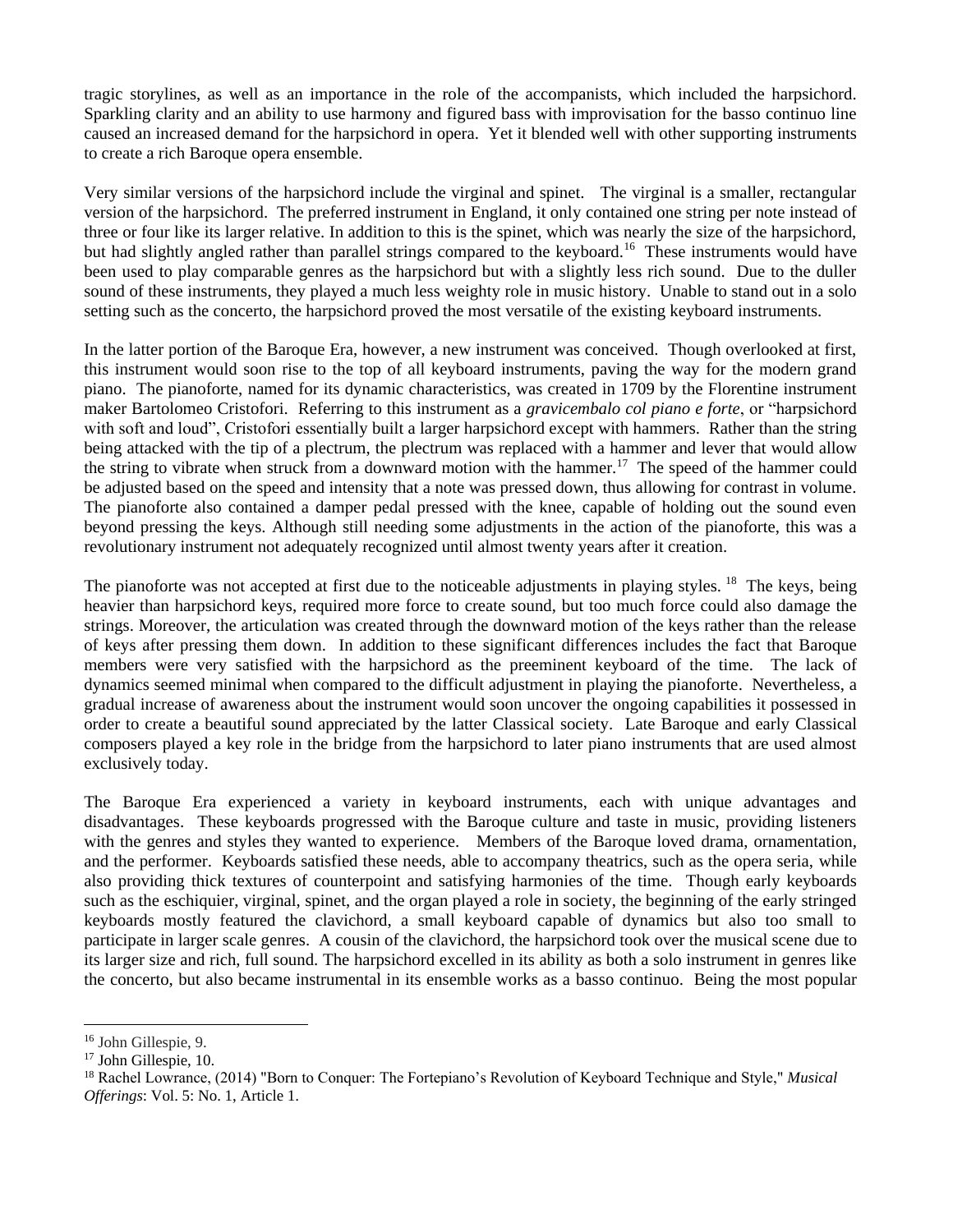instrument of the time, it would, more importantly, be the link to the pianoforte and more advanced keyboards suitable in the society and musical preference of the future.

## Bibliography

- Adlam, Derek. "Early Keyboard Music." *Early Music* 35, no. 1 (2007): 144-46. [http://0](http://0-www.jstor.org.library.cedarville.edu/stable/4137289) [www.jstor.org.library.cedarville.edu/stable/4137289.](http://0-www.jstor.org.library.cedarville.edu/stable/4137289)
- Chung, David. "Keyboard Music From France and the Low Countries." Early Music 42, no. 1 (2014): 147-50. Accessed September 21, 2015. doi:0306-1078.
- Cochrane, Eric. "The Transition from Renaissance to Baroque: The Case of Italian Historiography." *History and Theory* 19, no. 1 (1980): 21-38. Accessed October 13, 2015. doi:10.2307/2504811.
- Cyr, Mary. "Origins and Performance of Accompanied Keyboard Music in France." *Musical Times* 165, no. 1932 (2015): 7-26. Accessed September 21, 2015. MasterFILE Premier.
- Gasser, Nolan. "Period: Baroque." *Classical Archives*. 2015. Accessed October 12, 2015. <http://www.classicalarchives.com/period/4.html>
- Gillespie, John. "Stringed Keyboard Instruments: Their Origins and Development." In *Five Centuries of Keyboard Music*. Belmont, California: Wadsworth Publishing Company, 1972.
- Glausiusz, Josie. "They Invented It When?" *Discover* 22, no. 6 (2001): 16. Accessed September 21, 2015. doi:0274-7529.
- Hipkins, A.J. "The Old Clavier or Keyboard Instruments; Their Use by Composers, and Technique." *Proceeding of the Musical Association*: 139-48. Jstor. Web. 21 Sept. 2015. [http://0www.jstor.org.library.cedarville.edu/stable/765188?seq=1#page\\_scan\\_tab\\_contents.](http://0www.jstor.org.library.cedarville.edu/stable/765188?seq=1#page_scan_tab_contents)
- Kevorkian, Tanya. "Town Musicians in German Baroque Society and Culture." *German History* 30, no. 3 (2012): 350-71. Accessed December 1, 2015. Ebscohost.

Knights, Francis. "Clavichords and Other Claviers." *Early Music*, 2014: 42 no. 2 doi:10.1093/em/cau014. Kroll, Mark. "Techniques." In *Playing the Harpsichord Expressively: A Practical and Historical Guide*.

Lanham, Maryland: Scarecrow Press, 2004. [https://books.google.com/books?id=NpEsKL6uY\\_gC&pg=PA35&lpg=PA35&dq=purpose+of+the+orn](https://books.google.com/books?id=NpEsKL6uY_gC&pg=PA35&lpg=PA35&dq=purpose+of+the+ornament+on+the+harpsichord&source=bl&ots=HPUsCG752m&sig=OC59mEHPuERAMDpko1hDKR-FL0o&hl=en&sa=X&ved=0CDIQ6AEwBGoVChMIze--hrSEyQIVw0cmCh2bIQgW#v=onepage&q=purpose%20of%20the%20ornament%20on%20the%20harpsichord&f=false) [ament+on+the+harpsichord&source=bl&ots=HPUsCG752m&sig=OC59mEHPuERAMDpko1hDKR-](https://books.google.com/books?id=NpEsKL6uY_gC&pg=PA35&lpg=PA35&dq=purpose+of+the+ornament+on+the+harpsichord&source=bl&ots=HPUsCG752m&sig=OC59mEHPuERAMDpko1hDKR-FL0o&hl=en&sa=X&ved=0CDIQ6AEwBGoVChMIze--hrSEyQIVw0cmCh2bIQgW#v=onepage&q=purpose%20of%20the%20ornament%20on%20the%20harpsichord&f=false)[FL0o&hl=en&sa=X&ved=0CDIQ6AEwBGoVChMIze-](https://books.google.com/books?id=NpEsKL6uY_gC&pg=PA35&lpg=PA35&dq=purpose+of+the+ornament+on+the+harpsichord&source=bl&ots=HPUsCG752m&sig=OC59mEHPuERAMDpko1hDKR-FL0o&hl=en&sa=X&ved=0CDIQ6AEwBGoVChMIze--hrSEyQIVw0cmCh2bIQgW#v=onepage&q=purpose%20of%20the%20ornament%20on%20the%20harpsichord&f=false) [hrSEyQIVw0cmCh2bIQgW#v=onepage&q=purpose%20of%20the%20ornament%20on%20the%20har](https://books.google.com/books?id=NpEsKL6uY_gC&pg=PA35&lpg=PA35&dq=purpose+of+the+ornament+on+the+harpsichord&source=bl&ots=HPUsCG752m&sig=OC59mEHPuERAMDpko1hDKR-FL0o&hl=en&sa=X&ved=0CDIQ6AEwBGoVChMIze--hrSEyQIVw0cmCh2bIQgW#v=onepage&q=purpose%20of%20the%20ornament%20on%20the%20harpsichord&f=false) [psichord&f=false](https://books.google.com/books?id=NpEsKL6uY_gC&pg=PA35&lpg=PA35&dq=purpose+of+the+ornament+on+the+harpsichord&source=bl&ots=HPUsCG752m&sig=OC59mEHPuERAMDpko1hDKR-FL0o&hl=en&sa=X&ved=0CDIQ6AEwBGoVChMIze--hrSEyQIVw0cmCh2bIQgW#v=onepage&q=purpose%20of%20the%20ornament%20on%20the%20harpsichord&f=false)

- Latcham, Michael. "Pianos and Harpsichords for Their Majesties." *Early Music*, 2008, 359-96. doi:10.1093/cm/can047.
- Libin, Laurence. "Keyboard Instruments." *The Metropolitan Museum of Art Bulletin* 47, no. 1 (1989): 1-56. Accessed September 21, 2015. doi:10.2307/3258850.

Lowrance, Rachel A. (2014) "Born to Conquer: The Fortepiano's Revolution of Keyboard Technique and